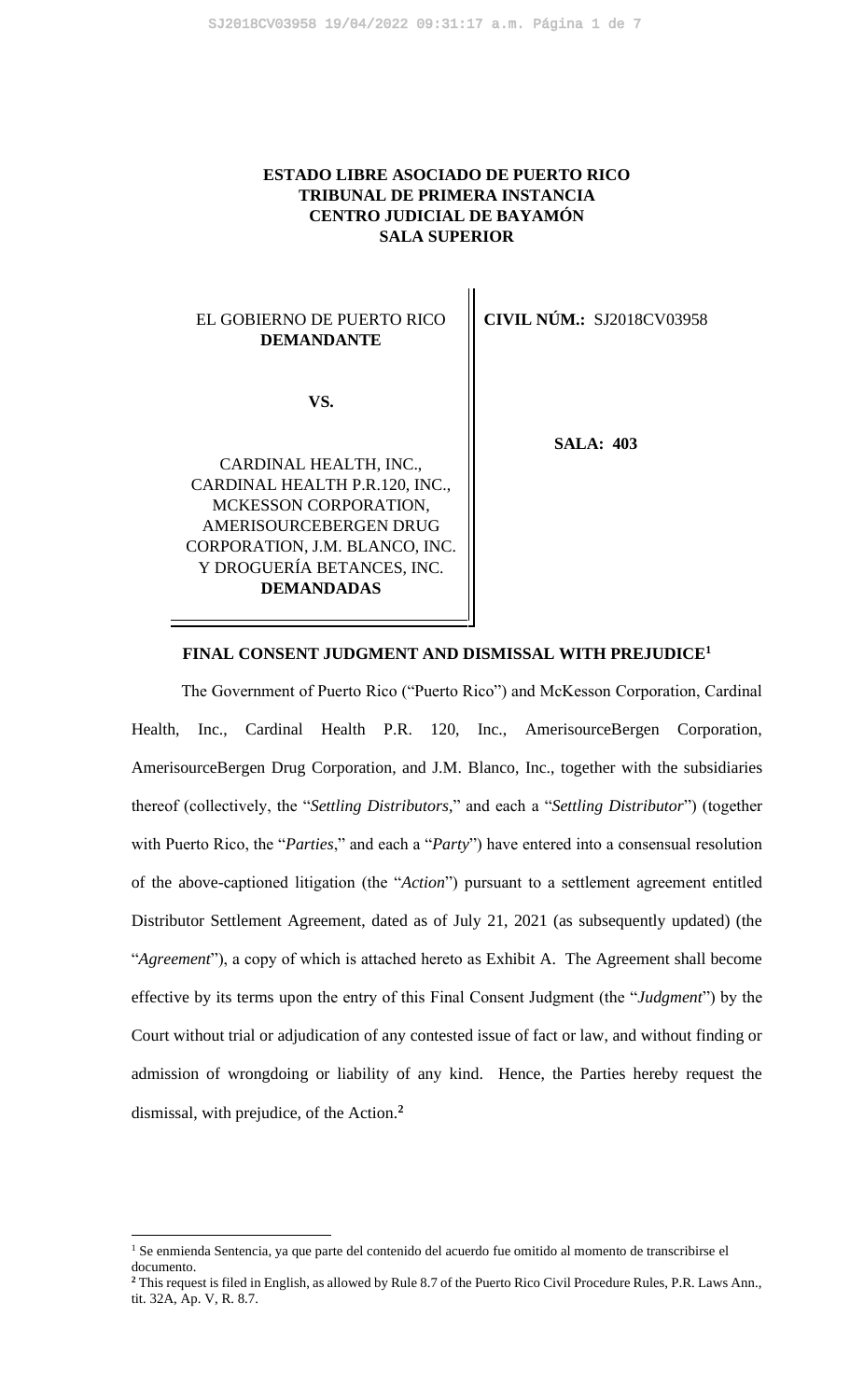#### **RECITALS:**

1. Each Party warrants and represents that it engaged in arm's-length negotiations in good faith. In hereby executing the Agreement, the Parties intend to effect a good-faith settlement.

2. Puerto Rico has determined that the Agreement is in the public interest.

3. The Settling Distributors deny the allegations against them and that they have any liability whatsoever to Puerto Rico, its Subdivisions, and/or (a) any of Puerto Rico's or Subdivisions' departments, agencies, divisions, boards, commissions, districts, instrumentalities of any kind and attorneys, including its Attorney General, and any person in his or her official capacity whether elected or appointed to serve any of the foregoing and any agency, person, or other entity claiming by or through any of the foregoing, (b) any public entities, public instrumentalities, public educational institutions, unincorporated districts, fire districts, irrigation districts, and other Special Districts, and (c) any person or entity acting in a *parens patriae*, sovereign, quasi-sovereign, private attorney general, *qui tam*, taxpayer, or other capacity seeking relief on behalf of or generally applicable to the general public.

4. The Parties recognize that the outcome of the Action is uncertain and a final resolution through the adversarial process likely will require protracted litigation.

5. The Parties agree to the entry of the injunctive relief terms pursuant to Exhibit P of the Agreement.

6. Therefore, without any admission of liability or wrongdoing by the Settling Distributors or any other Released Entities (as defined in the Agreement), the Parties now mutually consent to the entry of this Judgment and agree to dismissal of the claims with prejudice pursuant to the terms of the Agreement to avoid the delay, expense, inconvenience, and uncertainty of protracted litigation.

## **NOW THEREFORE, IT IS HEREBY ORDERED, ADJUDGED AND DECREED THAT:**

In consideration of the mutual promises, terms, and conditions set forth in the Agreement, the adequacy of which is hereby acknowledged by all Parties, it is agreed by and between the Settling Distributors and Puerto Rico, and adjudicated by the Court, as follows: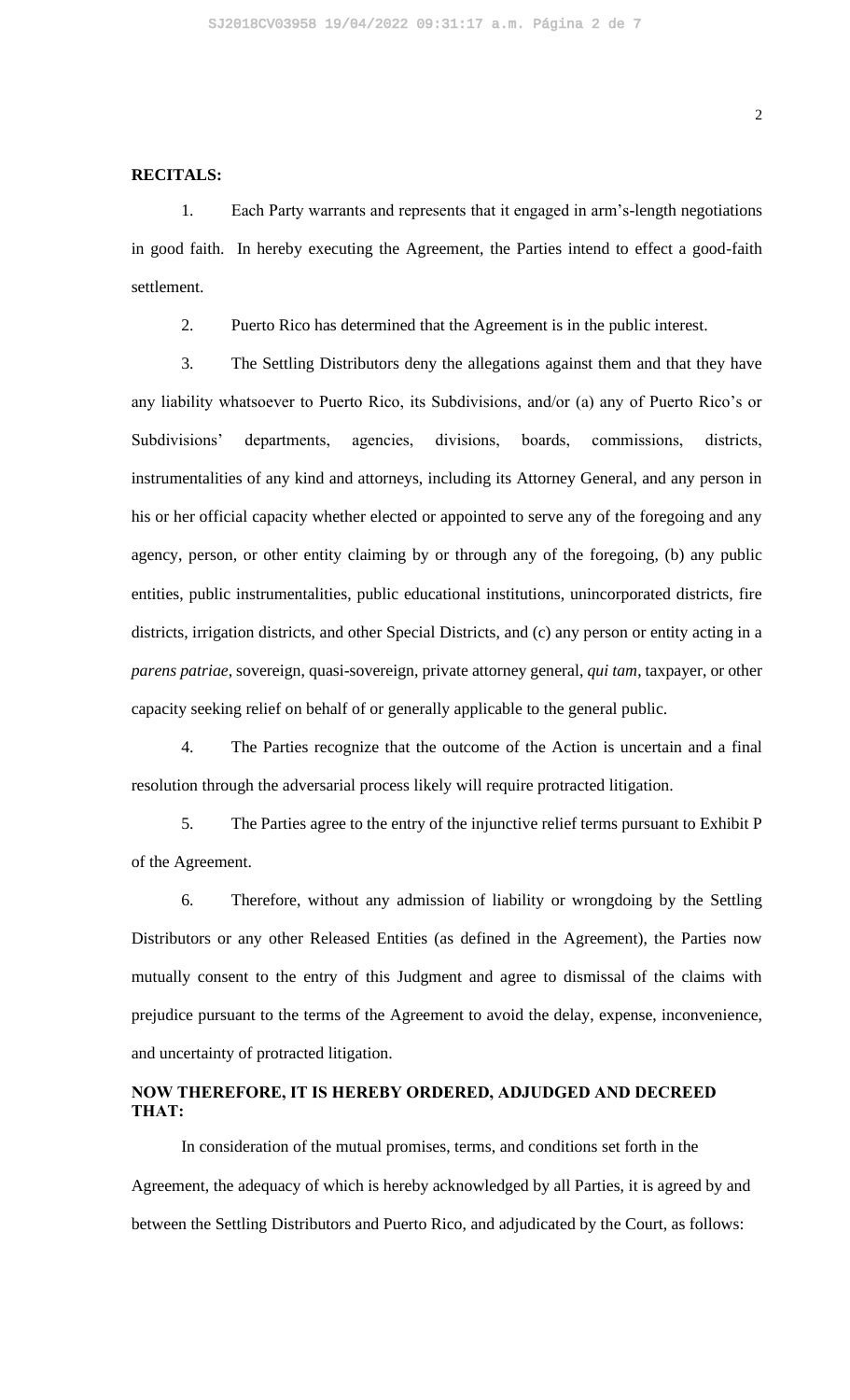1. The foregoing Recitals are incorporated herein and constitute an express term of this Judgment.

2. The Parties have entered into a full and final settlement of all Released Claims of Releasors against the Settling Distributors (including but not limited to Puerto Rico) and the Released Entities pursuant to the terms and conditions set forth in the Agreement.

3. The "Definitions" set forth in Section I of the Agreement are incorporated by reference into this Judgment. Puerto Rico is a "Settling State" within the meaning of the Agreement. Unless otherwise defined herein, capitalized terms in this Judgment shall have the same meaning given to them in the Agreement.

4. The Parties agree that the Court has jurisdiction over the subject matter of the Action and over the Parties with respect to the Action and this Judgment. This Judgment shall not be construed or used as a waiver of any jurisdictional defense the Settling Distributors or any other Released Entity may raise in any other proceeding.

5. The Court finds that the Agreement was entered into in good faith.

6. The Court finds that entry of this Judgment is in the public interest and reflects a negotiated settlement agreed to by the Parties.

7. The Action is dismissed with prejudice, subject to a retention of jurisdiction by the Court as provided herein and in the Agreement.

8. By this Judgment, the Agreement is hereby approved by the Court, and the Court hereby adopts the Agreement's terms as its own determination of this matter and the Parties' respective rights and obligations.

9. The Court shall have authority to resolve disputes identified in Section VI.F.1 of the Agreement, governed by the rules and procedures of the Court.

10. The Parties have satisfied the Condition to Effectiveness of Agreement set forth in Section VIII of the Agreement and the Release set forth in Sections XI.A, F, and G of the Agreement, as follows:

a. The Attorney General of Puerto Rico exercised the fullest extent of his or her powers to release the Settling Distributors and all other Released Entities from all Released Claims pursuant to the release attached hereto as Exhibit B (the "*AG Release*").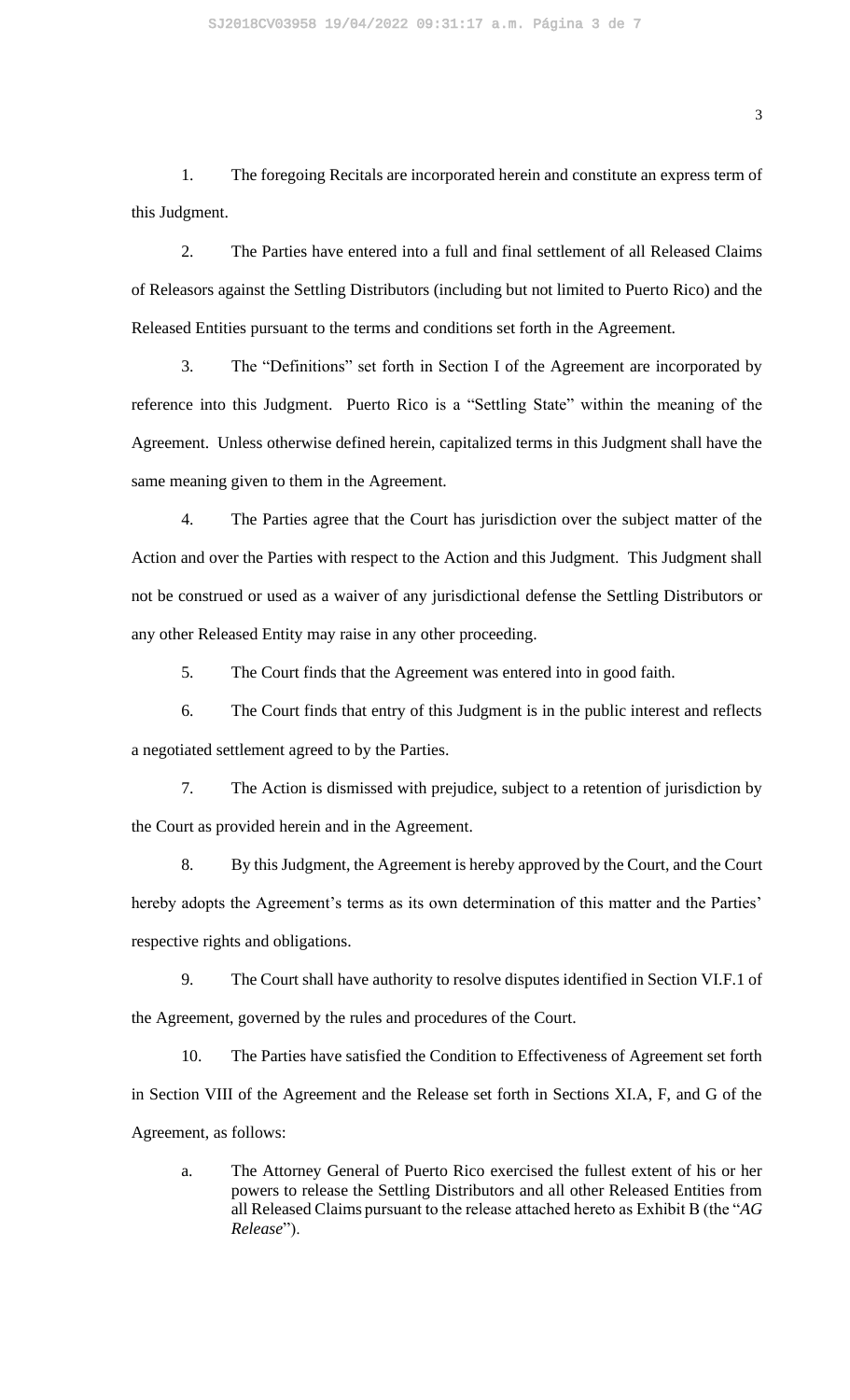- b. The Settling Distributors have determined that there is sufficient State participation and sufficient resolution of the Claims of the Litigating Subdivisions in the Settling States to proceed with the Agreement.
- c. The Participation Form for each Initial Participating Subdivision in Puerto Rico has been delivered to the Settling Distributors. As stated in the Participation Form, and for the avoidance of doubt, nothing in the Participation Form executed by the Participating Subdivisions is intended to modify in any way the terms of the Agreement to which the Participating Subdivisions agree. As stated in the Participation Form, to the extent the executed version of the Participation Form differs from the Agreement in any respect, the Agreement controls.
- d. Pursuant to Section VIII.B of the Agreement, each Participating Subdivision in Puerto Rico is dismissing with prejudice any Released Claims that it has filed against the Settling Distributors and the Released Entities.
- 11. Release. The Parties acknowledge that the AG Release, which is incorporated

by reference herein, is an integral part of this Judgment. Pursuant to the Agreement and the AG Release and without limitation and to the maximum extent of the power of Puerto Rico's Attorney General, the Settling Distributors and the other Released Entities are, as of the Effective Date, hereby released from any and all Released Claims of (a) Puerto Rico and its Participating Subdivisions and any of their departments, agencies, divisions, boards, commissions, Subdivisions, districts, instrumentalities of any kind and attorneys, including Puerto Rico's Attorney General, and any person in his or her official capacity whether elected or appointed to serve any of the foregoing, and any agency, person, or other entity claiming by or through any of the foregoing, (b) any public entities, public instrumentalities, public educational institutions, unincorporated districts, fire districts, irrigation districts, and other Special Districts in Puerto Rico, and (c) any person or entity acting in a *parens patriae*, sovereign, quasi-sovereign, private attorney general, *qui tam*, taxpayer, or other capacity seeking relief on behalf of or generally applicable to the general public with respect to Puerto Rico or any Subdivision in Puerto Rico, whether or not any of them participate in the Agreement. Pursuant to the Agreement and the AG Release and to the maximum extent of Puerto Rico's power, the Settling Distributors and the other Released Entities are, as of the Effective Date, hereby released from any and all Released Claims of (1) Puerto Rico, (2) all past and present executive departments, state agencies, divisions, boards, commissions and instrumentalities with the regulatory authority to enforce state and federal controlled substances acts, and (3) any of Puerto Rico's past and present executive departments, agencies, divisions, boards, commissions and instrumentalities that have the authority to bring Claims related to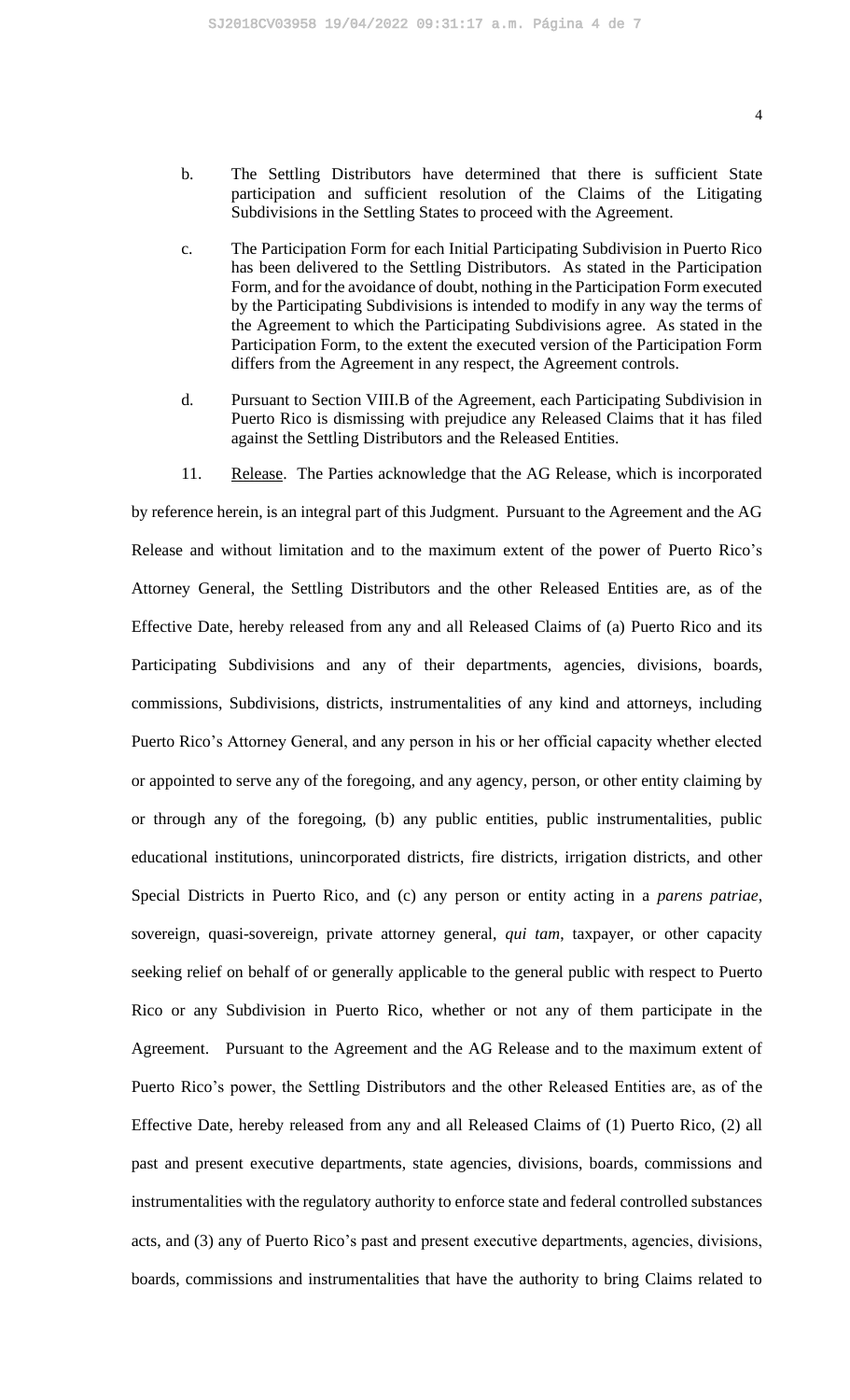Covered Conduct seeking money (including abatement and/or remediation) or revocation of a pharmaceutical distribution license. For the purposes of clause (3) above, executive departments, agencies, divisions, boards, commissions, and instrumentalities are those that are under the executive authority or direct control of Puerto Rico's Governor. Further, the provisions set forth in Section XI of the Agreement are incorporated by reference into this Judgment as if fully set forth herein. The Parties acknowledge, and the Court finds, that those provisions are an integral part of the Agreement and this Judgment, and shall govern the rights and obligations of all participants in the settlement. Any modification of those rights and obligations may be made based only on a writing signed by all affected parties and approved by the Court.

12. Release of Unknown Claims. Puerto Rico expressly waives, releases, and forever discharges any and all provisions, rights, and benefits conferred by any law of any state or territory of the United States or other jurisdiction, or principle of common law, which is similar, comparable, or equivalent to § 1542 of the California Civil Code, which reads:

> **General Release; extent.** A general release does not extend to claims that the creditor or releasing party does not know or suspect to exist in his or her favor at the time of executing the release that, if known by him or her, would have materially affected his or her settlement with the debtor or released party.

13. Puerto Rico may hereafter discover facts other than or different from those which it knows, believes, or assumes to be true with respect to the Released Claims, but Puerto Rico expressly waived and fully, finally, and forever settled, released and discharged, through the Agreement and AG Release, any and all Released Claims that may exist as of the Effective Date but which Puerto Rico does not know or suspect to exist, whether through ignorance, oversight, error, negligence or through no fault whatsoever, and which, if known, would have materially affected Puerto Rico's decision to enter into the Agreement.

14. Costs and Fees. The Parties will bear their own costs and attorneys' fees except as otherwise provided in the Agreement.

15. No Admission of Liability. The Settling Distributors are consenting to this Judgment solely for the purpose of effectuating the Agreement, and nothing contained herein may be taken as or construed to be an admission or concession of any violation of law, rule, or regulation, or of any other matter of fact or law, or of any liability or wrongdoing, all of which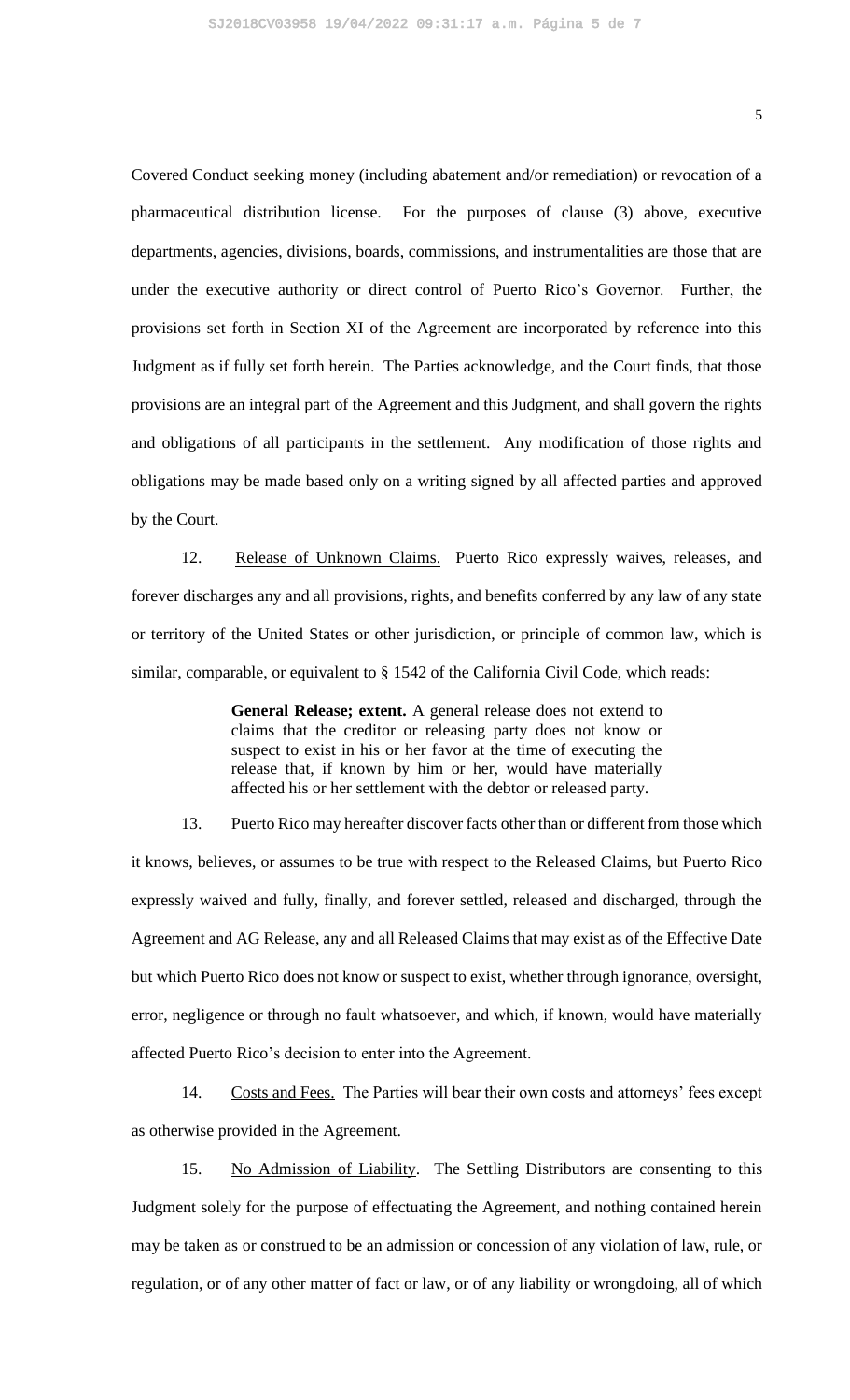the Settling Distributors expressly deny. None of the Settling Distributors or any other Released Entity admits that it caused or contributed to any public nuisance, and none of the Settling Distributors or any other Released Entity admits any wrongdoing that was or could have been alleged by Puerto Rico, its Participating Subdivisions, or any other person or entity. No part of this Judgment shall constitute evidence of any liability, fault, or wrongdoing by the Settling Distributors or any other Released Entity. The Parties acknowledge that payments made under the Agreement are not a fine, penalty, or payment in lieu thereof and are properly characterized as described in Section V.F of the Agreement.

16. No Waiver. This Judgment is entered based on the Agreement without trial or adjudication of any contested issue of fact or law or finding of liability of any kind. This Judgment shall not be construed or used as a waiver of any Settling Distributor's right, or any other Released Entity's right, to defend itself from, or make any arguments in, any other regulatory, governmental, private individual, or class claims or suits relating to the subject matter or terms of this Judgment. Notwithstanding the foregoing, Puerto Rico may enforce the terms of this Judgment as expressly provided in the Agreement.

17. No Private Right of Action. This Judgment is not intended for use by any third party for any purpose, including submission to any court for any purpose, except pursuant to Section VI.A of the Agreement. Except as expressly provided in the Agreement, no portion of the Agreement or this Judgment shall provide any rights to, or be enforceable by, any person or entity that is not a Settling State or Released Entity. Puerto Rico shall allow Participating Subdivisions in Puerto Rico to notify it of any perceived violations of the Agreement or this Judgment. No Settling State, including Puerto Rico, may assign or otherwise convey any right to enforce any provision of the Agreement.

18. Admissibility. It is the intent of the Parties that this Judgment not be admissible in other cases against the Settling Distributors or binding on the Settling Distributors in any respect other than in connection with the enforcement of this Judgment or the Agreement. For the avoidance of doubt, nothing herein shall prohibit a Settling Distributor from entering this Judgment or the Agreement into evidence in any litigation or arbitration concerning (1) a Settling Distributor's right to coverage under an insurance contract or (2) the enforcement of the releases provided for by the Agreement and this Judgment.

6